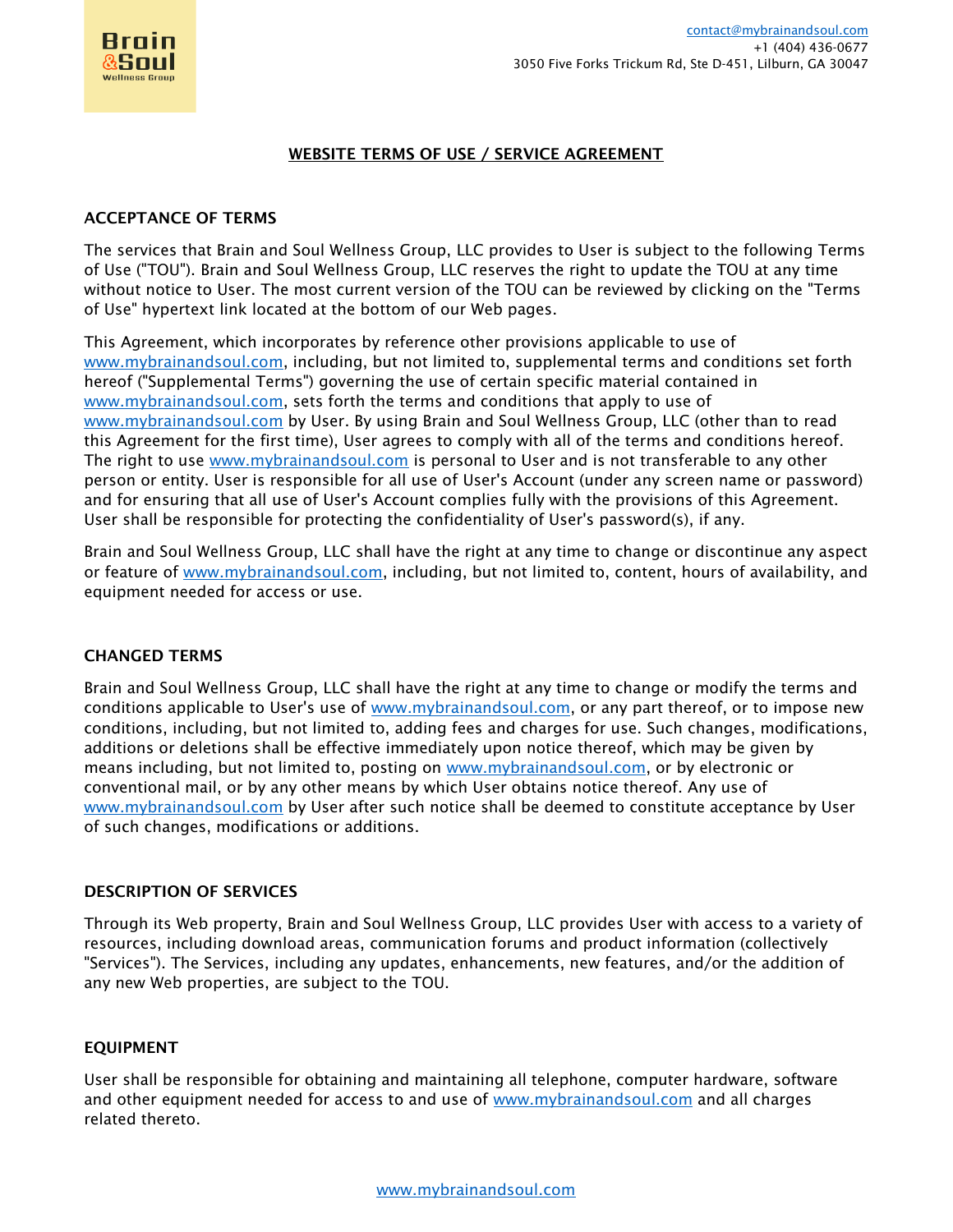# USER CONDUCT

User shall use [www.mybrainandsoul.com](http://www.mybrainandsoul.com/) for lawful purposes only. User shall not post or transmit through [www.mybrainandsoul.com](http://www.mybrainandsoul.com/) any material which violates or infringes in any way upon the rights of others, which is unlawful, threatening, abusive, defamatory, invasive of privacy or publicity rights, vulgar, obscene, profane or otherwise objectionable, which encourages conduct that would constitute a criminal offense, give rise to civil liability or otherwise violate any law, or which, without Brain and Soul Wellness Group, LLC's express prior approval, contains advertising or any solicitation with respect to products or services. Any conduct by a User that in Brain and Soul Wellness Group, LLC's discretion restricts or inhibits any other User from using or enjoying [www.mybrainandsoul.com](http://www.mybrainandsoul.com/) will not be permitted. User shall not use [www.mybrainandsoul.com](http://www.mybrainandsoul.com/) to advertise or perform any commercial solicitation, including, but not limited to, the solicitation of users to become subscribers of other online information services competitive with Brain and Soul Wellness Group, LLC.

[www.mybrainandsoul.com](http://www.mybrainandsoul.com/) contains copyrighted material, trademarks and other proprietary information, including, but not limited to, text, software, photos, video, graphics, music and sound, and the entire contents of [www.mybrainandsoul.com](http://www.mybrainandsoul.com/) are copyrighted as a collective work under the United States of America copyright laws. Brain and Soul Wellness Group, LLC owns a copyright in the selection, coordination, arrangement and enhancement of such content, as well as in the content original to it. User may not modify, publish, transmit, participate in the transfer or sale, create derivative works, or in any way exploit, any of the content, in whole or in part. User may download copyrighted material for User's personal use only. Except as otherwise expressly permitted under copyright law, no copying, redistribution, retransmission, publication or commercial exploitation of downloaded material will be permitted without the express permission of Brain and Soul Wellness Group, LLC and the copyright owner. In the event of any permitted copying, redistribution or publication of copyrighted material, no changes in or deletion of author attribution, trademark legend or copyright notice shall be made. User acknowledges that it does not acquire any ownership rights by downloading copyrighted material.

User shall not upload, post or otherwise make available on [www.mybrainandsoul.com](http://www.mybrainandsoul.com/) any material protected by copyright, trademark or other proprietary right without the express permission of the owner of the copyright, trademark or other proprietary right and the burden of determining that any material is not protected by copyright rests with User. User shall be solely liable for any damage resulting from any infringement of copyrights, proprietary rights, or any other harm resulting from such a submission. By submitting material to any public area of [www.mybrainandsoul.com,](http://www.mybrainandsoul.com/) User automatically grants, or warrants that the owner of such material has expressly granted Brain and Soul Wellness Group, LLC the royalty-free, perpetual, irrevocable, non-exclusive right and license to use, reproduce, modify, adapt, publish, translate and distribute such material (in whole or in part) worldwide and/or to incorporate it in other works in any form, media or technology now known or hereafter developed for the full term of any copyright that may exist in such material. User also permits any other User to access, view, store or reproduce the material for that User's personal use. User hereby grants Brain and Soul Wellness Group, LLC the right to edit, copy, publish and distribute any material made available on [www.mybrainandsoul.com](http://www.mybrainandsoul.com/) by User.

The foregoing provisions of Section 5 are for the benefit of Brain and Soul Wellness Group, LLC, its subsidiaries, affiliates and its third-party content providers and licensors and each shall have the right to assert and enforce such provisions directly or on its own behalf.

### USE OF SERVICES

The Services may contain email services, bulletin board services, chat areas, news groups, forums, communities, personal web pages, calendars, photo albums, file cabinets and/or other message or communication facilities designed to enable User to communicate with others (each a "Communication Service" and collectively "Communication Services"). User agrees to use the Communication Services only to post, send and receive messages and material that are proper and, when applicable, related to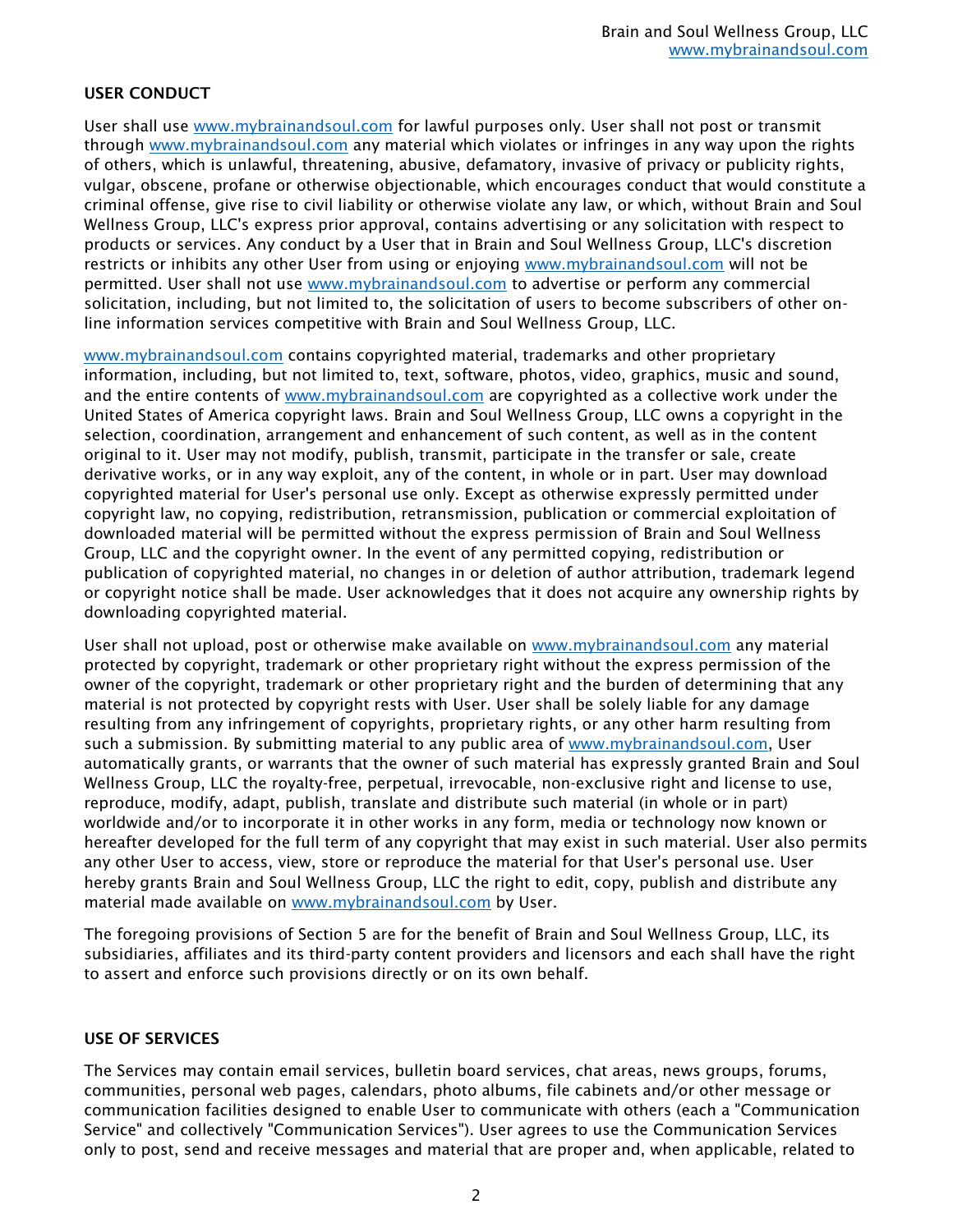the particular Communication Service. By way of example, and not as a limitation, User agrees that when using the Communication Services, User will not:

Use the Communication Services in connection with surveys, contests, pyramid schemes, chain letters, junk email, spamming or any duplicative or unsolicited messages (commercial or otherwise).

Defame, abuse, harass, stalk, threaten or otherwise violate the legal rights (such as rights of privacy and publicity) of others.

Publish, post, upload, distribute or disseminate any inappropriate, profane, defamatory, obscene, indecent or unlawful topic, name, material or information.

Upload, or otherwise make available, files that contain images, photographs, software or other material protected by intellectual property laws, including, by way of example, and not as limitation, copyright or trademark laws (or by rights of privacy or publicity) unless User own or control the rights thereto or have received all necessary consent to do the same.

Use any material or information, including images or photographs, which are made available through the Services in any manner that infringes any copyright, trademark, patent, trade secret, or other proprietary right of any party.

Upload files that contain viruses, Trojan horses, worms, time bombs, cancelbots, corrupted files, or any other similar software or programs that may damage the operation of another's computer or property of another.

Advertise or offer to sell or buy any goods or services for any business purpose, unless such Communication Services specifically allows such messages.

Download any file posted by another user of a Communication Service that User know, or reasonably should know, cannot be legally reproduced, displayed, performed, and/or distributed in such manner.

Falsify or delete any copyright management information, such as author attributions, legal or other proper notices or proprietary designations or labels of the origin or source of software or other material contained in a file that is uploaded.

Restrict or inhibit any other user from using and enjoying the Communication Services.

Violate any code of conduct or other guidelines which may be applicable for any particular Communication Service.

Harvest or otherwise collect information about others, including email addresses.

Violate any applicable laws or regulations.

Create a false identity for the purpose of misleading others.

Use, download or otherwise copy, or provide (whether or not for a fee) to a person or entity any directory of users of the Services or other user or usage information or any portion thereof.

Brain and Soul Wellness Group, LLC has no obligation to monitor the Communication Services. However, Brain and Soul Wellness Group, LLC reserves the right to review materials posted to the Communication Services and to remove any materials in its sole discretion. Brain and Soul Wellness Group, LLC reserves the right to terminate User's access to any or all of the Communication Services at any time, without notice, for any reason whatsoever. Brain and Soul Wellness Group, LLC reserves the right at all times to disclose any information as it deems necessary to satisfy any applicable law, regulation, legal process or governmental request, or to edit, refuse to post or to remove any information or materials, in whole or in part, in Brain and Soul Wellness Group, LLC's sole discretion.

Materials uploaded to the Communication Services may be subject to posted limitations on usage, reproduction and/or dissemination; User is responsible for adhering to such limitations if User downloads the materials.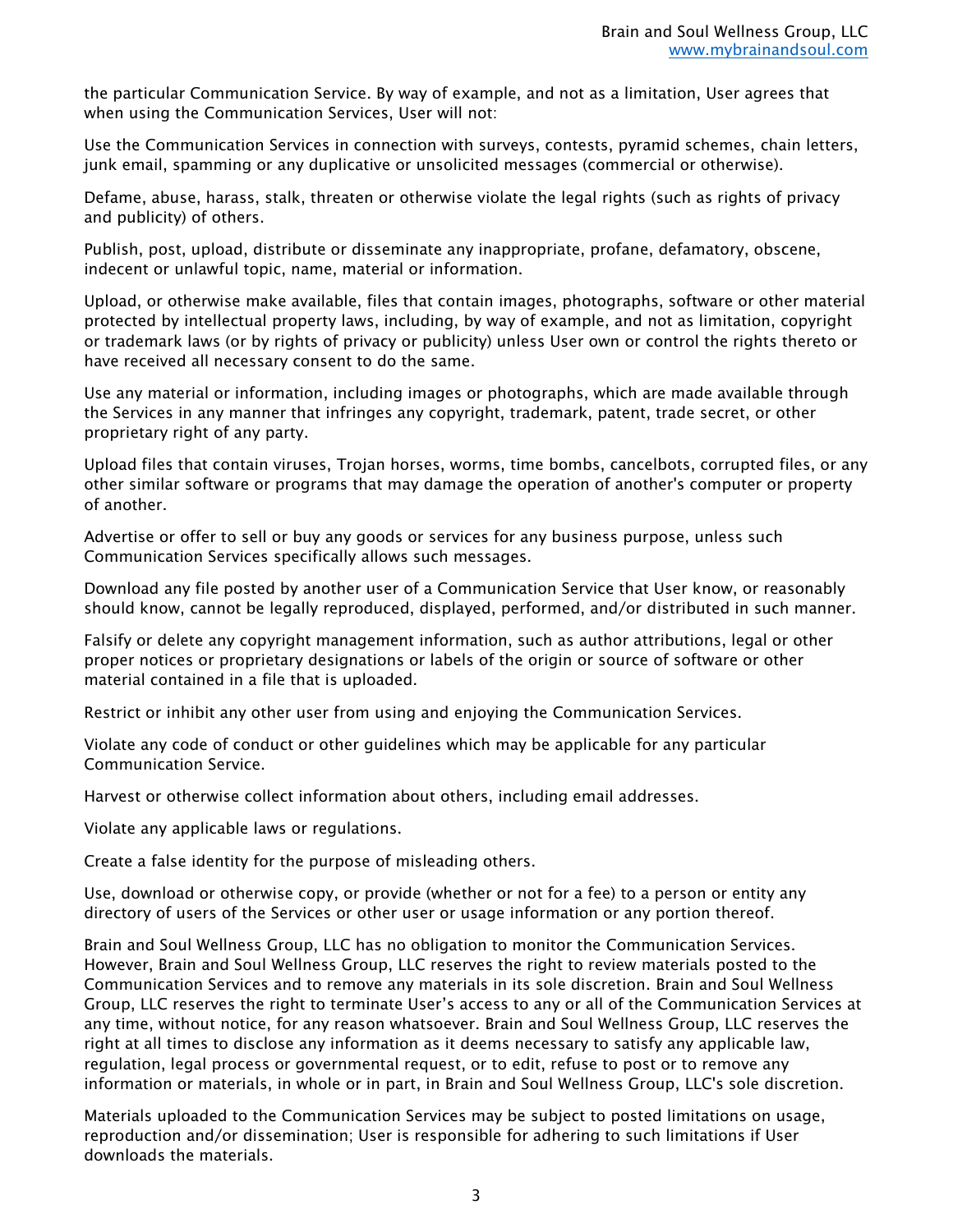Always use caution when giving out any personally identifiable information in any Communication Services. Brain and Soul Wellness Group, LLC does not control or endorse the content, messages or information found in any Communication Services and, therefore, Brain and Soul Wellness Group, LLC specifically disclaims any liability with regard to the Communication Services and any actions resulting from User's participation in any Communication Services. Managers and hosts are not authorized Brain and Soul Wellness Group, LLC spokespersons, and their views do not necessarily reflect those of Brain and Soul Wellness Group, LLC.

### MEMBER ACCOUNT, PASSWORD, AND SECURITY

If any of the Services requires User to open an account, User must complete the registration process by providing Brain and Soul Wellness Group, LLC with current, complete and accurate information as prompted by the applicable registration form. User also will choose a password and a username. User is entirely responsible for maintaining the confidentiality of User's password and account. Furthermore, User is entirely responsible for any and all activities that occur under User's account. User agrees to notify Brain and Soul Wellness Group, LLC immediately of any unauthorized use of User's account or any other breach of security. Brain and Soul Wellness Group, LLC will not be liable for any loss that User may incur as a result of someone else using User's password or account, either with or without User's knowledge. However, User could be held liable for losses incurred by Brain and Soul Wellness Group, LLC or another party due to someone else using User's account or password. User may not use anyone else's account at any time, without the permission of the account holder.

## NOTICE SPECIFIC TO SOFTWARE AVAILABLE ON THIS WEBSITE ADDRESS

Any software that is made available to download from the Services ("Software") is the copyrighted work of Brain and Soul Wellness Group, LLC and/or its suppliers. Use of the Software is governed by the terms of the end user license agreement, if any, which accompanies or is included with the Software ("License Agreement"). An end user will be unable to install any Software that is accompanied by or includes a License Agreement, unless he or she first agrees to the License Agreement terms.

The Software is made available for download solely for use by end users according to the License Agreement. Any reproduction or redistribution of the Software not in accordance with the License Agreement is expressly prohibited by law and may result in severe civil and criminal penalties. Violators will be prosecuted to the maximum extent possible.

WITHOUT LIMITING THE FOREGOING, COPYING OR REPRODUCTION OF THE SOFTWARE TO ANY OTHER SERVER OR LOCATION FOR FURTHER REPRODUCTION OR REDISTRIBUTION IS EXPRESSLY PROHIBITED, UNLESS SUCH REPRODUCTION OR REDISTRIBUTION IS EXPRESSLY PERMITTED BY THE LICENSE AGREEMENT ACCOMPANYING SUCH SOFTWARE. THE SOFTWARE IS WARRANTED, IF AT ALL, ONLY ACCORDING TO THE TERMS OF THE LICENSE AGREEMENT. EXCEPT AS WARRANTED IN THE LICENSE AGREEMENT, BRAIN AND SOUL WELLNESS GROUP, LLC HEREBY DISCLAIMS ALL WARRANTIES AND CONDITIONS WITH REGARD TO THE SOFTWARE, INCLUDING ALL WARRANTIES AND CONDITIONS OF MERCHANTABILITY, WHETHER EXPRESS, IMPLIED OR STATUTORY, FITNESS FOR A PARTICULAR PURPOSE, TITLE AND NON-INFRINGEMENT.

FOR YOUR CONVENIENCE, BRAIN AND SOUL WELLNESS GROUP, LLC MAY MAKE AVAILABLE AS PART OF THE SERVICES OR IN ITS SOFTWARE PRODUCTS, TOOLS AND UTILITIES FOR USE AND/OR DOWNLOAD. BRAIN AND SOUL WELLNESS GROUP, LLC DOES NOT MAKE ANY ASSURANCES WITH REGARD TO THE ACCURACY OF THE RESULTS OR OUTPUT THAT DERIVES FROM SUCH USE OF ANY SUCH TOOLS AND UTILITIES. PLEASE RESPECT THE INTELLECTUAL PROPERTY RIGHTS OF OTHERS WHEN USING THE TOOLS AND UTILITIES MADE AVAILABLE ON THE SERVICES.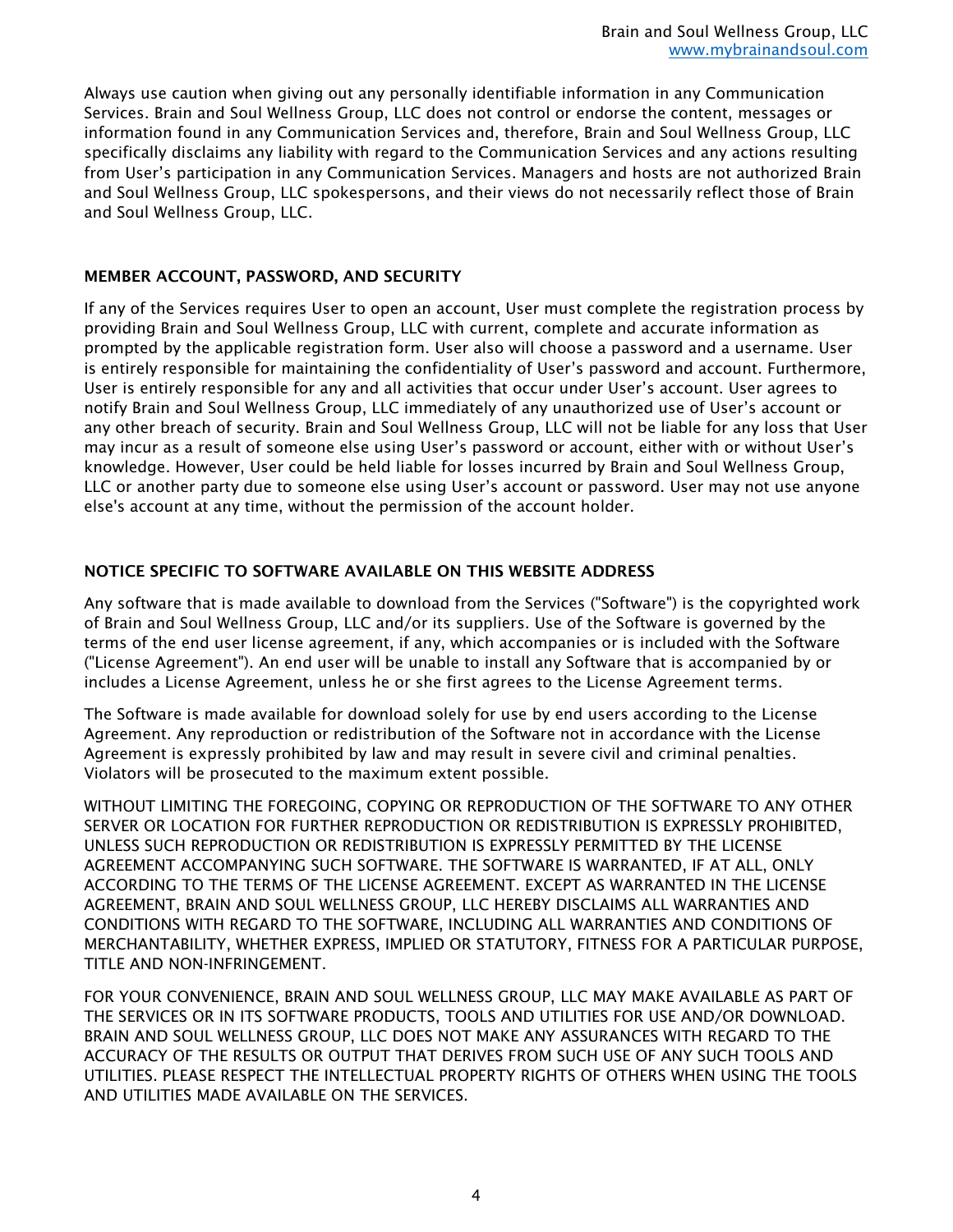## NOTICE SPECIFIC TO DOCUMENTS AVAILABLE ON THIS WEBSITE ADDRESS

Permission to use Documents (such as white papers, press releases, datasheets and FAQs) from the Services is granted, provided that (1) the below copyright notice appears in all copies and that both the copyright notice and this permission notice appear, (2) use of such Documents from the Services is for informational and non-commercial or personal use only and will not be copied or posted on any network computer or broadcast in any media, and (3) no modifications of any Documents are made. Accredited educational institutions, such as universities, private/public colleges, and state community colleges, may download and reproduce the Documents for distribution in the classroom. Distribution outside the classroom requires express written permission. Use for any other purpose is expressly prohibited by law and may result in severe civil and criminal penalties. Violators will be prosecuted to the maximum extent possible.

BRAIN AND SOUL WELLNESS GROUP, LLC AND/OR ITS RESPECTIVE SUPPLIERS MAKE NO REPRESENTATIONS ABOUT THE SUITABILITY OF THE INFORMATION CONTAINED IN THE DOCUMENTS AND RELATED GRAPHICS PUBLISHED AS PART OF THE SERVICES FOR ANY PURPOSE. ALL SUCH DOCUMENTS AND RELATED GRAPHICS ARE PROVIDED "AS IS" WITHOUT WARRANTY OF ANY KIND. BRAIN AND SOUL WELLNESS GROUP, LLC AND/OR ITS RESPECTIVE SUPPLIERS HEREBY DISCLAIM ALL WARRANTIES AND CONDITIONS WITH REGARD TO THIS INFORMATION, INCLUDING ALL WARRANTIES AND CONDITIONS OF MERCHANTABILITY, WHETHER EXPRESS, IMPLIED OR STATUTORY, FITNESS FOR A PARTICULAR PURPOSE, TITLE AND NON-INFRINGEMENT. IN NO EVENT SHALL BRAIN AND SOUL WELLNESS GROUP, LLC AND/OR ITS RESPECTIVE SUPPLIERS BE LIABLE FOR ANY SPECIAL, INDIRECT OR CONSEQUENTIAL DAMAGES OR ANY DAMAGES WHATSOEVER RESULTING FROM LOSS OF USE, DATA OR PROFITS, WHETHER IN AN ACTION OF CONTRACT, NEGLIGENCE OR OTHER TORTIOUS ACTION, ARISING OUT OF OR IN CONNECTION WITH THE USE OR PERFORMANCE OF INFORMATION AVAILABLE FROM THE SERVICES.

THE DOCUMENTS AND RELATED GRAPHICS PUBLISHED ON THE SERVICES COULD INCLUDE TECHNICAL INACCURACIES OR TYPOGRAPHICAL ERRORS. CHANGES ARE PERIODICALLY ADDED TO THE INFORMATION HEREIN. BRAIN AND SOUL WELLNESS GROUP, LLC AND/OR ITS RESPECTIVE SUPPLIERS MAY MAKE IMPROVEMENTS AND/OR CHANGES IN THE PRODUCT(S) AND/OR THE PROGRAM(S) DESCRIBED HEREIN AT ANY TIME.

### NOTICES REGARDING SOFTWARE, DOCUMENTS AND SERVICES AVAILABLE ON THIS SITE

IN NO EVENT SHALL BRAIN AND SOUL WELLNESS GROUP, LLC AND/OR ITS RESPECTIVE SUPPLIERS BE LIABLE FOR ANY SPECIAL, INDIRECT OR CONSEQUENTIAL DAMAGES OR ANY DAMAGES WHATSOEVER RESULTING FROM LOSS OF USE, DATA OR PROFITS, WHETHER IN AN ACTION OF CONTRACT, NEGLIGENCE OR OTHER TORTIOUS ACTION, ARISING OUT OF OR IN CONNECTION WITH THE USE OR PERFORMANCE OF SOFTWARE, DOCUMENTS, PROVISION OF OR FAILURE TO PROVIDE SERVICES, OR INFORMATION AVAILABLE FROM THE SERVICES.

## MATERIALS PROVIDED TO BRAIN AND SOUL WELLNESS GROUP, LLC OR POSTED AT ANY OF ITS YOUR WEBSITE ADDRESSS

Brain and Soul Wellness Group, LLC does not claim ownership of the materials User provide to Brain and Soul Wellness Group, LLC (including feedback and suggestions) or post, upload, input or submit to any Services or its associated services for review by the general public, or by the members of any public or private community, (each a "Submission" and collectively "Submissions"). However, by posting, uploading, inputting, providing or submitting ("Posting") User's Submission User is granting Brain and Soul Wellness Group, LLC, its affiliated companies and necessary sublicensees permission to use User's Submission in connection with the operation of their Internet businesses (including, without limitation, all Brain and Soul Wellness Group, LLC Services), including, without limitation, the license rights to: copy, distribute, transmit, publicly display, publicly perform, reproduce, edit, translate and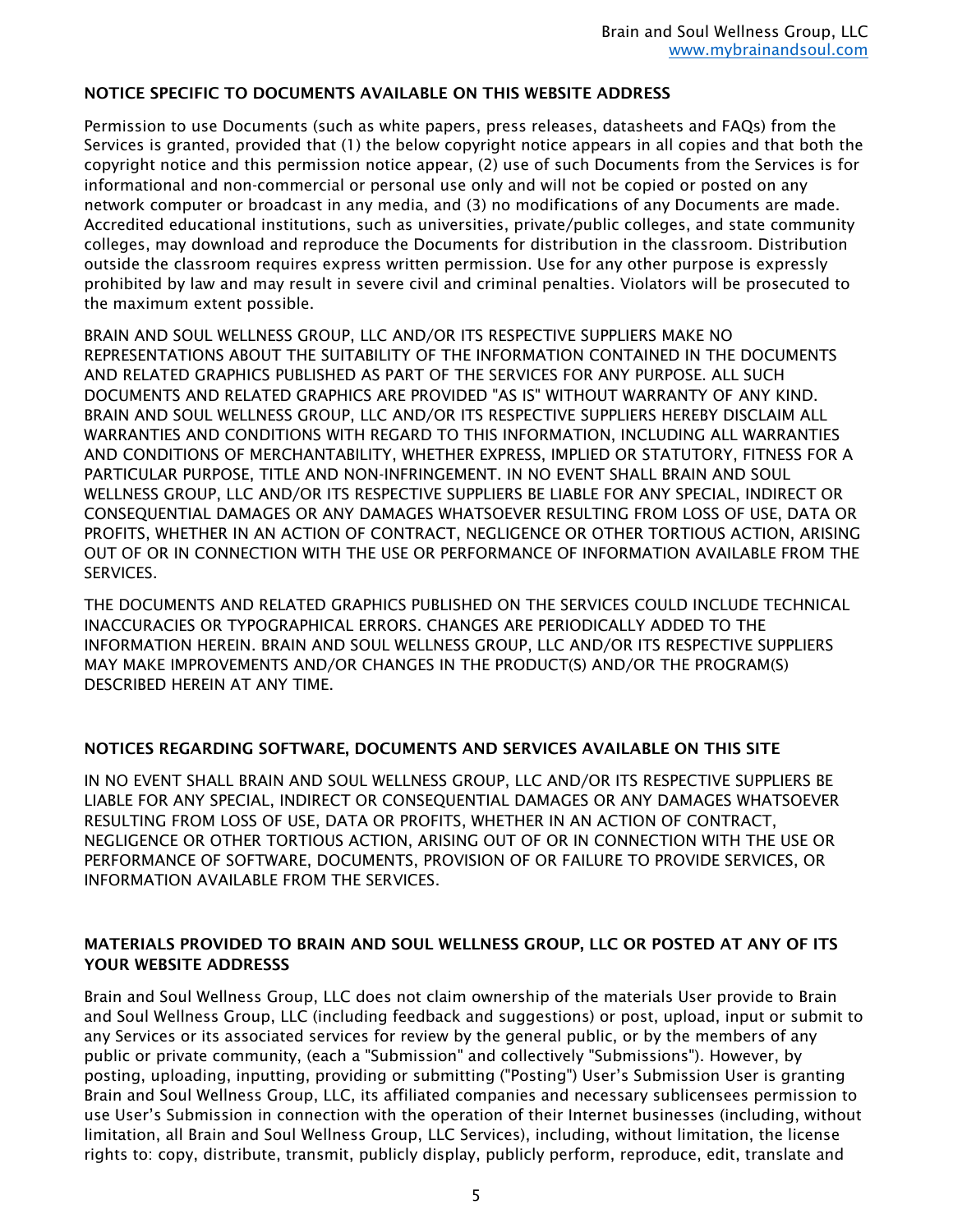reformat User's Submission; to publish User's name in connection with User's Submission; and the right to sublicense such rights to any supplier of the Services.

No compensation will be paid with respect to the use of User's Submission, as provided herein. Brain and Soul Wellness Group, LLC is under no obligation to post or use any Submission User may provide and Brain and Soul Wellness Group, LLC may remove any Submission at any time in its sole discretion. By Posting a Submission User warrants and represents to own or otherwise control all of the rights to User's Submission as described in these Terms of Use including, without limitation, all the rights necessary for User to provide, post, upload, input or submit the Submissions.

In addition to the warranty and representation set forth above, by Posting a Submission that contain images, photographs, pictures or that are otherwise graphical in whole or in part ("Images"), User warrant and represent that (a) User is the copyright owner of such Images, or that the copyright owner of such Images has granted User permission to use such Images or any content and/or images contained in such Images consistent with the manner and purpose of User's use and as otherwise permitted by these Terms of Use and the Services, (b) User have the rights necessary to grant the licenses and sublicenses described in these Terms of Use, and (c) that each person depicted in such Images, if any, has provided consent to the use of the Images as set forth in these Terms of Use, including, by way of example, and not as a limitation, the distribution, public display and reproduction of such Images. By Posting Images, User is granting (a) to all members of User's private community (for each such Images available to members of such private community), and/or (b) to the general public (for each such Images available anywhere on the Services, other than a private community), permission to use User's Images in connection with the use, as permitted by these Terms of Use, of any of the Services, (including, by way of example, and not as a limitation, making prints and gift items which include such Images), and including, without limitation, a non-exclusive, world-wide, royalty-free license to: copy, distribute, transmit, publicly display, publicly perform, reproduce, edit, translate and reformat User's Images without having User's name attached to such Images, and the right to sublicense such rights to any supplier of the Services. The licenses granted in the preceding sentences for a Images will terminate at the time User completely remove such Images from the Services, provided that, such termination shall not affect any licenses granted in connection with such Images prior to the time User completely remove such Images. No compensation will be paid with respect to the use of User's Images.

### DISCLAIMER OF WARRANTY; LIMITATION OF LIABILITY

USER EXPRESSLY AGREES THAT USE OF [www.mybrainandsoul.com](http://www.mybrainandsoul.com/) IS AT USER'S SOLE RISK. NEITHER BRAIN AND SOUL WELLNESS GROUP, LLC, ITS AFFILIATES NOR ANY OF THEIR RESPECTIVE EMPLOYEES, AGENTS, THIRD PARTY CONTENT PROVIDERS OR LICENSORS WARRANT THAT [www.mybrainandsoul.com](http://www.mybrainandsoul.com/) WILL BE UNINTERRUPTED OR ERROR FREE; NOR DO THEY MAKE ANY WARRANTY AS TO THE RESULTS THAT MAY BE OBTAINED FROM USE OF [www.mybrainandsoul.com,](http://www.mybrainandsoul.com/) OR AS TO THE ACCURACY, RELIABILITY OR CONTENT OF ANY INFORMATION, SERVICE, OR MERCHANDISE PROVIDED THROUGH [www.mybrainandsoul.com.](http://www.mybrainandsoul.com/)

[www.mybrainandsoul.com](http://www.mybrainandsoul.com/) IS PROVIDED ON AN "AS IS" BASIS WITHOUT WARRANTIES OF ANY KIND, EITHER EXPRESS OR IMPLIED, INCLUDING, BUT NOT LIMITED TO, WARRANTIES OF TITLE OR IMPLIED WARRANTIES OF MERCHANTABILITY OR FITNESS FOR A PARTICULAR PURPOSE, OTHER THAN THOSE WARRANTIES WHICH ARE IMPLIED BY AND INCAPABLE OF EXCLUSION, RESTRICTION OR MODIFICATION UNDER THE LAWS APPLICABLE TO THIS AGREEMENT.

THIS DISCLAIMER OF LIABILITY APPLIES TO ANY DAMAGES OR INJURY CAUSED BY ANY FAILURE OF PERFORMANCE, ERROR, OMISSION, INTERRUPTION, DELETION, DEFECT, DELAY IN OPERATION OR TRANSMISSION, COMPUTER VIRUS, COMMUNICATION LINE FAILURE, THEFT OR DESTRUCTION OR UNAUTHORIZED ACCESS TO, ALTERATION OF, OR USE OF RECORD, WHETHER FOR BREACH OF CONTRACT, TORTIOUS BEHAVIOR, NEGLIGENCE, OR UNDER ANY OTHER CAUSE OF ACTION. USER SPECIFICALLY ACKNOWLEDGES THAT BRAIN AND SOUL WELLNESS GROUP, LLC IS NOT LIABLE FOR THE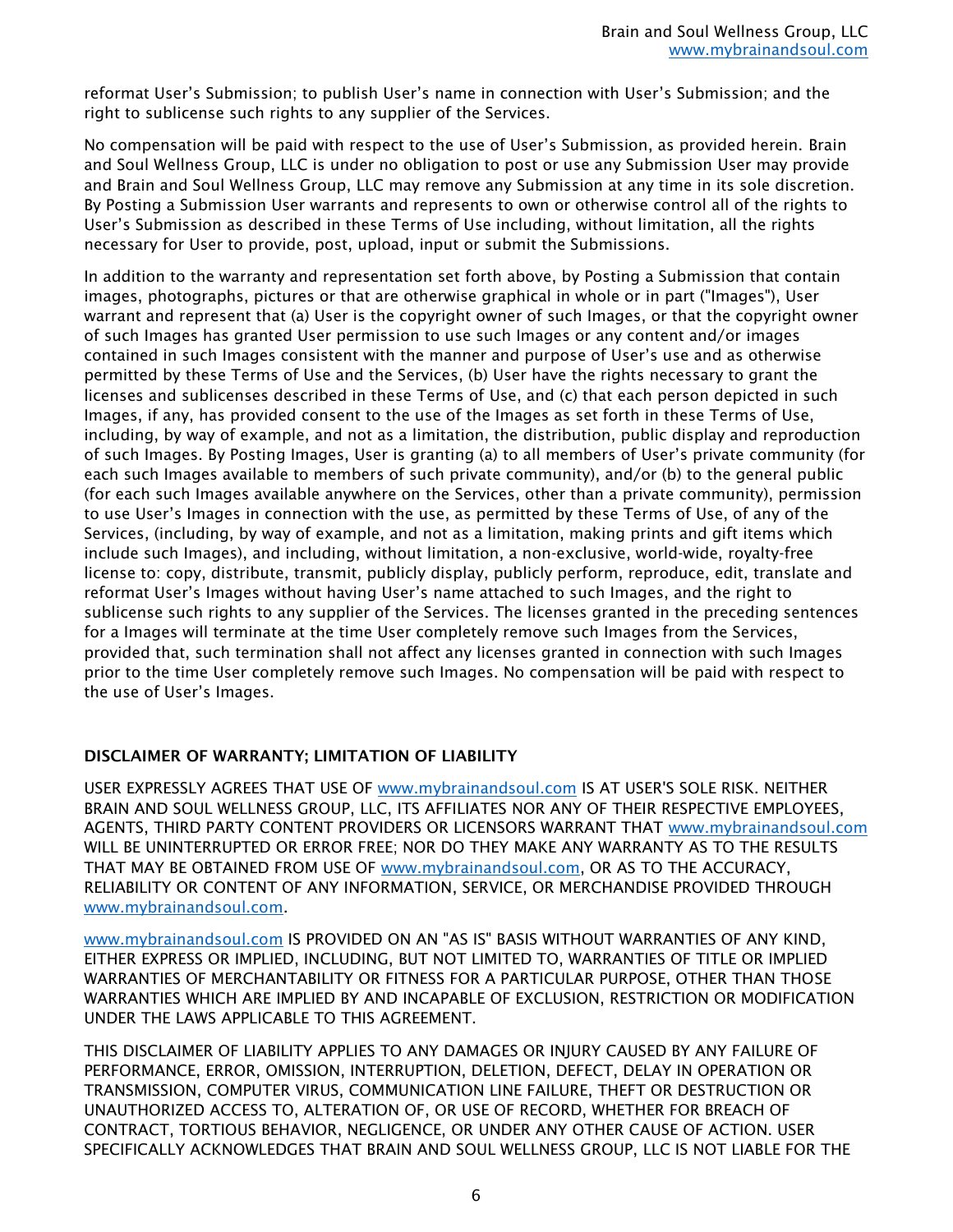DEFAMATORY, OFFENSIVE OR ILLEGAL CONDUCT OF OTHER USERS OR THIRD PARTIES AND THAT THE RISK OF INJURY FROM THE FOREGOING RESTS ENTIRELY WITH USER.

IN NO EVENT WILL BRAIN AND SOUL WELLNESS GROUP, LLC, OR ANY PERSON OR ENTITY INVOLVED IN CREATING, PRODUCING OR DISTRIBUTING [www.mybrainandsoul.com](http://www.mybrainandsoul.com/) OR THE BRAIN AND SOUL WELLNESS GROUP, LLC SOFTWARE, BE LIABLE FOR ANY DAMAGES, INCLUDING, WITHOUT LIMITATION, DIRECT, INDIRECT, INCIDENTAL, SPECIAL, CONSEQUENTIAL OR PUNITIVE DAMAGES ARISING OUT OF THE USE OF OR INABILITY TO USE [www.mybrainandsoul.com.](http://www.mybrainandsoul.com/) USER HEREBY ACKNOWLEDGES THAT THE PROVISIONS OF THIS SECTION SHALL APPLY TO ALL CONTENT ON THE SITE.

IN ADDITION TO THE TERMS SET FORTH ABOVE NEITHER, BRAIN AND SOUL WELLNESS GROUP, LLC, NOR ITS AFFILIATES, INFORMATION PROVIDERS OR CONTENT PARTNERS SHALL BE LIABLE REGARDLESS OF THE CAUSE OR DURATION, FOR ANY ERRORS, INACCURACIES, OMISSIONS, OR OTHER DEFECTS IN, OR UNTIMELINESS OR UNAUTHENTICITY OF, THE INFORMATION CONTAINED WITHIN [www.mybrainandsoul.com,](http://www.mybrainandsoul.com/) OR FOR ANY DELAY OR INTERRUPTION IN THE TRANSMISSION THEREOF TO THE USER, OR FOR ANY CLAIMS OR LOSSES ARISING THEREFROM OR OCCASIONED THEREBY. NONE OF THE FOREGOING PARTIES SHALL BE LIABLE FOR ANY THIRD-PARTY CLAIMS OR LOSSES OF ANY NATURE, INCLUDING, BUT NOT LIMITED TO, LOST PROFITS, PUNITIVE OR CONSEQUENTIAL DAMAGES.

PRIOR TO THE EXECUTION OF A STOCK TRADE, USERS ARE ADVISED TO CONSULT WITH YOUR BROKER OR OTHER FINANCIAL REPRESENTATIVE TO VERIFY PRICING OR OTHER INFORMATION. BRAIN AND SOUL WELLNESS GROUP, LLC, ITS AFFILIATES, INFORMATION PROVIDERS OR CONTENT PARTNERS SHALL HAVE NO LIABILITY FOR INVESTMENT DECISIONS BASED ON THE INFORMATION PROVIDED. NEITHER, BRAIN AND SOUL WELLNESS GROUP, LLC, NOR ITS AFFILIATES, INFORMATION PROVIDERS OR CONTENT PARTNERS WARRANT OR GUARANTEE THE TIMELINESS, SEQUENCE, ACCURACY OR COMPLETENESS OF THIS INFORMATION. ADDITIONALLY, THERE ARE NO WARRANTIES AS TO THE RESULTS OBTAINED FROM THE USE OF THE INFORMATION.

FORCE MAJEURE – NEITHER PARTY WILL BE RESPONSIBLE FOR ANY FAILURE OR DELAY IN PERFORMANCE DUE TO CIRCUMSTANCES BEYOND ITS REASONABLE CONTROL, INCLUDING, WITHOUT LIMITATION, ACTS OF GOD, WAR, RIOT, EMBARGOES, ACTS OF CIVIL OR MILITARY AUTHORITIES, FIRE, FLOODS, ACCIDENTS, SERVICE OUTAGES RESULTING FROM EQUIPMENT AND/OR SOFTWARE FAILURE AND/OR TELECOMMUNICATIONS FAILURES, POWER FAILURES, NETWORK FAILURES, FAILURES OF THIRD PARTY SERVICE PROVIDERS (INCLUDING PROVIDERS OF INTERNET SERVICES AND TELECOMMUNICATIONS). THE PARTY AFFECTED BY ANY SUCH EVENT SHALL NOTIFY THE OTHER PARTY WITHIN A MAXIMUM OF FIFTEEN (15) DAYS FROM ITS OCCURENCE. THE PERFORMANCE OF THS AGREEMENT SHALL THEN BE SUSPENDED FOR AS LONG AS ANY SUCH EVENT SHALL PREVENT THE AFFECTED PARTY FROM PERFORMING ITS OBLIGATIONS UNDER THIS AGREEMENT.

### LINKS TO THIRD PARTY SITES

THE LINKS IN THIS AREA WILL LET YOU LEAVE BRAIN AND SOUL WELLNESS GROUP, LLC'S SITE. THE LINKED SITES ARE NOT UNDER THE CONTROL OF BRAIN AND SOUL WELLNESS GROUP, LLC AND BRAIN AND SOUL WELLNESS GROUP, LLC IS NOT RESPONSIBLE FOR THE CONTENTS OF ANY LINKED SITE OR ANY LINK CONTAINED IN A LINKED SITE, OR ANY CHANGES OR UPDATES TO SUCH SITES. BRAIN AND SOUL WELLNESS GROUP, LLC IS NOT RESPONSIBLE FOR WEBCASTING OR ANY OTHER FORM OF TRANSMISSION RECEIVED FROM ANY LINKED SITE. BRAIN AND SOUL WELLNESS GROUP, LLC IS PROVIDING THESE LINKS TO YOU ONLY AS A CONVENIENCE, AND THE INCLUSION OF ANY LINK DOES NOT IMPLY ENDORSEMENT BY BRAIN AND SOUL WELLNESS GROUP, LLC OF THE SITE.

Brain and Soul Wellness Group, LLC is a distributor (and not a publisher) of content supplied by third parties and Users. Accordingly, Brain and Soul Wellness Group, LLC has no more editorial control over such content than does a public library, bookstore, or newsstand. Any opinions, advice, statements, services, offers, or other information or content expressed or made available by third parties, including information providers, Users or any other user of [www.mybrainandsoul.com,](http://www.mybrainandsoul.com/) are those of the respective author(s) or distributor(s) and not of Brain and Soul Wellness Group, LLC. Neither Brain and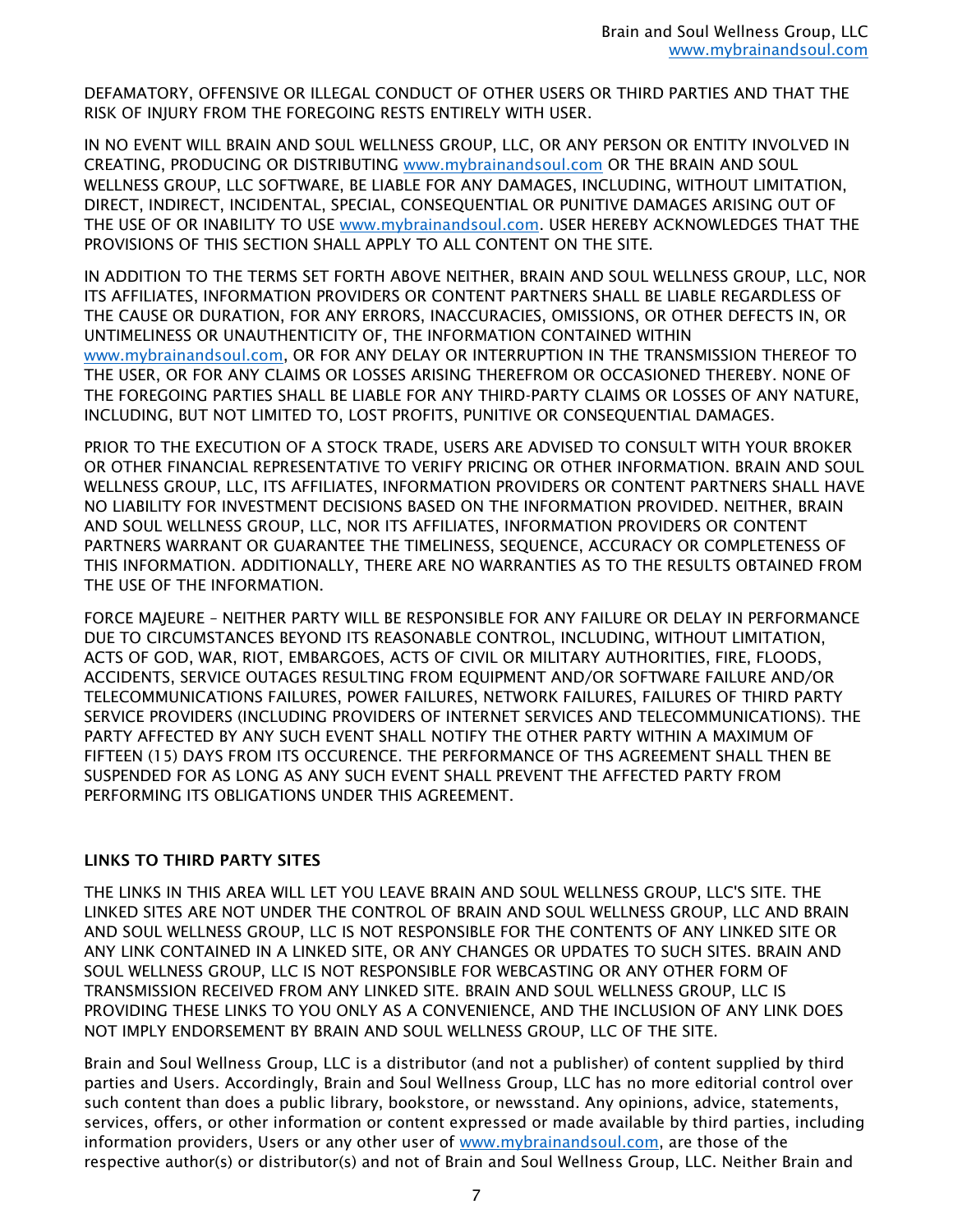Soul Wellness Group, LLC nor any third-party provider of information guarantees the accuracy, completeness, or usefulness of any content, nor its merchantability or fitness for any particular purpose.

In many instances, the content available through [www.mybrainandsoul.com](http://www.mybrainandsoul.com/) represents the opinions and judgments of the respective information provider, User, or other user not under contract with Brain and Soul Wellness Group, LLC. Brain and Soul Wellness Group, LLC neither endorses nor is responsible for the accuracy or reliability of any opinion, advice or statement made on [www.mybrainandsoul.com](http://www.mybrainandsoul.com/) by anyone other than authorized Brain and Soul Wellness Group, LLC employee spokespersons while acting in their official capacities. Under no circumstances will Brain and Soul Wellness Group, LLC be liable for any loss or damage caused by a User's reliance on information obtained through [www.mybrainandsoul.com.](http://www.mybrainandsoul.com/) It is the responsibility of User to evaluate the accuracy, completeness or usefulness of any information, opinion, advice or other content available through Brain and Soul Wellness Group, LLC. Please seek the advice of professionals, as appropriate, regarding the evaluation of any specific information, opinion, advice or other content.

## UNSOLICITED IDEA SUBMISSION POLICY

BRAIN AND SOUL WELLNESS GROUP, LLC OR ANY OF ITS EMPLOYEES DO NOT ACCEPT OR CONSIDER UNSOLICITED IDEAS, INCLUDING IDEAS FOR NEW ADVERTISING CAMPAIGNS, NEW PROMOTIONS, NEW PRODUCTS OR TECHNOLOGIES, PROCESSES, MATERIALS, MARKETING PLANS OR NEW PRODUCT NAMES. PLEASE DO NOT SEND ANY ORIGINAL CREATIVE ARTWORK, SAMPLES, DEMOS, OR OTHER WORKS. THE SOLE PURPOSE OF THIS POLICY IS TO AVOID POTENTIAL MISUNDERSTANDINGS OR DISPUTES WHEN BRAIN AND SOUL WELLNESS GROUP, LLC'S PRODUCTS OR MARKETING STRATEGIES MIGHT SEEM SIMILAR TO IDEAS SUBMITTED TO BRAIN AND SOUL WELLNESS GROUP, LLC. SO, PLEASE DO NOT SEND YOUR UNSOLICITED IDEAS TO BRAIN AND SOUL WELLNESS GROUP, LLC OR ANYONE AT BRAIN AND SOUL WELLNESS GROUP, LLC. IF, DESPITE OUR REQUEST THAT YOU NOT SEND US YOUR IDEAS AND MATERIALS, YOU STILL SEND THEM, PLEASE UNDERSTAND THAT BRAIN AND SOUL WELLNESS GROUP, LLC MAKES NO ASSURANCES THAT YOUR IDEAS AND MATERIALS WILL BE TREATED AS CONFIDENTIAL OR PROPRIETARY.

### MONITORING

Brain and Soul Wellness Group, LLC shall have the right, but not the obligation, to monitor the content of [www.mybrainandsoul.com,](http://www.mybrainandsoul.com/) including chat rooms and forums, to determine compliance with this Agreement and any operating rules established by Brain and Soul Wellness Group, LLC and to satisfy any law, regulation or authorized government request. Brain and Soul Wellness Group, LLC shall have the right in its sole discretion to edit, refuse to post or remove any material submitted to or posted on [www.mybrainandsoul.com.](http://www.mybrainandsoul.com/) Without limiting the foregoing, Brain and Soul Wellness Group, LLC shall have the right to remove any material that Brain and Soul Wellness Group, LLC, in its sole discretion, finds to be in violation of the provisions hereof or otherwise objectionable.

### INDEMNIFICATION

User agrees to defend, indemnify and hold harmless Brain and Soul Wellness Group, LLC, its affiliates and their respective directors, officers, employees and agents from and against all claims and expenses, including attorneys' fees, arising out of the use of Brain and Soul Wellness Group, LLC by User or User's Account.